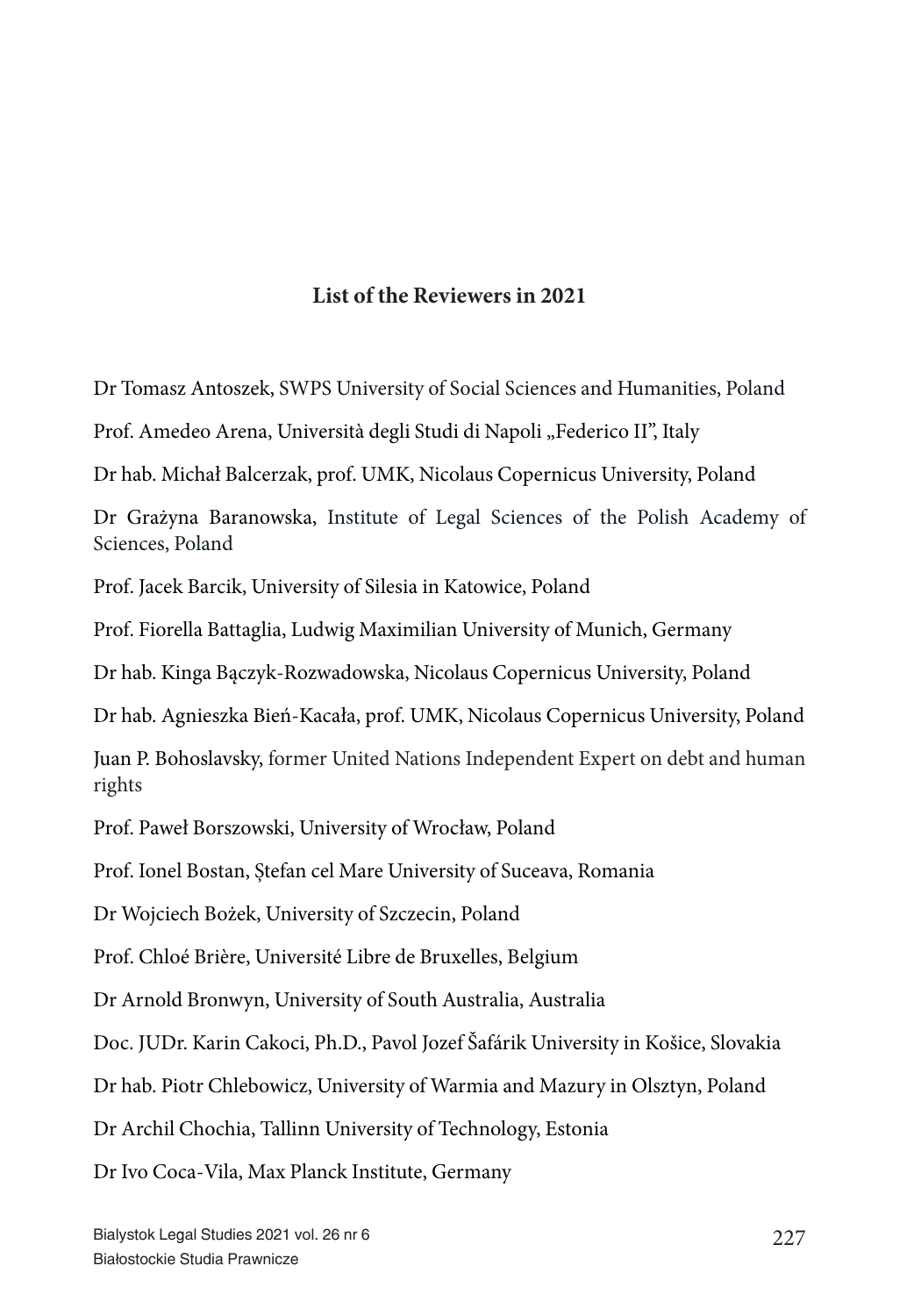Dr Damian Czudek, Masaryk University, Czech Republic Dr Bas de Boer, University of Twente, The Netherlands Prof. Massimiliano Delfino, University of Naples Federico II, Italy Dr Davide Denti, University of Trento, Italy Prof. Elizabeth A. Dennis, South Texas College of Law Houston, Texas Prof. Isabelle Després, University of Nantes, France Dr Diana Dolliver, University of Alabama, USA Dr Cecili Doorewaard-Janse van Vuuren, University of South Africa, South Africa Prof. Jivko Draganov, University of National and World Economy, Bulgaria Prof. Tímea Drinóczi, University of Pécs, Hungary Prof. Monika Florczak-Wątor, Jagiellonian University, Poland Dr hab. Sławomir Franek, prof. US, University of Szczecin, Poland Dr Zuzanna Gądzik, The John Paul II Catholic University of Lublin, Poland Dr Łukasz Gębski, Warsaw School of Economics, Poland Gian Giacomo Fusco, University of Kent, United Kingdom Dr hab. Aleksy Goettel, prof. AEH, University of Finance and Management, Poland Szymon Gołębiowski, a senior associate in the Competition, EU & Trade team in Warsaw (Taylor Wessing) Dr hab. Andrzej Gorgol, prof. UZ, University of Zielona Góra, Poland Dr hab. Aneta Górnicz-Mulcahy, University of Wrocław, Poland Prof. Marco Greggi, University of Ferrara, Italy Prof. dr hab. Robert Grzeszczak, Warsaw University, Poland Dr Gábor Hulkó, Széchenyi University, Hungary Dr Adekunbi Imosemi, Babcock University, Nigeria Prof. Jolanta Jabłońska-Bońca, Kozminski University, Poland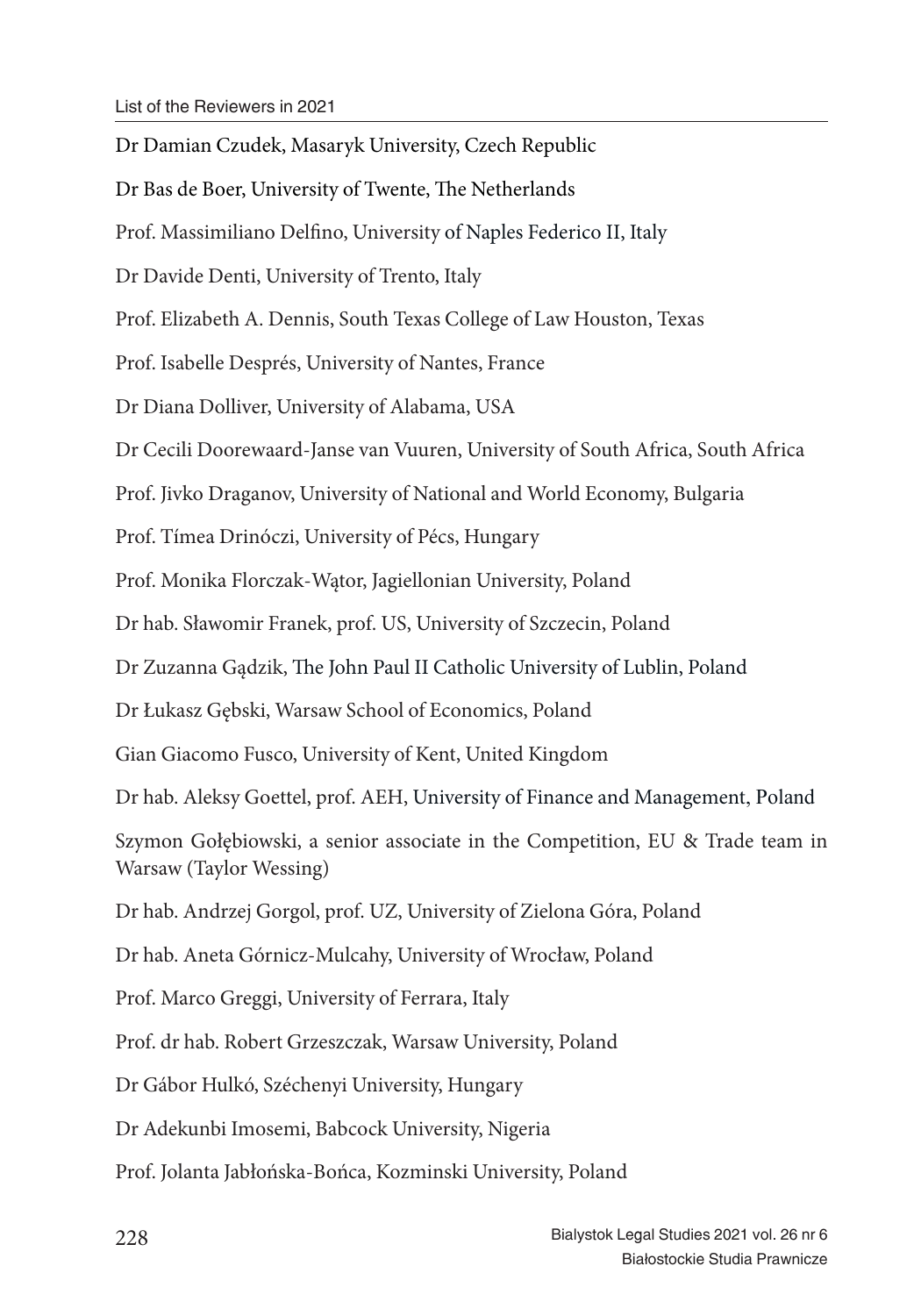Dr hab. Dariusz Jagiełło, SWPS University of Social Sciences and Humanities, Poland Dr hab. Wojciech Jasiński, University of Wrocław, Poland Dr hab. Wioletta Jedlecka, prof. UWr, University of Wrocław, Poland Dr hab. Edward Juchniewicz, prof. UG, University of Gdańsk, Poland Dr hab. Tomasz Kalisz, prof. UWr, University of Wrocław, Poland Dr Julia Kapelańska-Pręgowska, Nicolaus Copernicus University, Poland Dr hab. Iwona Karasek-Wojciechowicz, Jagiellonian University, Poland Dr hab. Elżbieta Karska, prof. UKSW, Cardinal Stefan Wyszyński University in Warsaw, Poland LLM Anastasiya Kiseleva, Vrije Universiteit Brussel, Belgium Prof. JUDr. Kristýna Koldinská, Ph.D., Charles University in Prague, Czech Republic Prof. Radosław Koper, University of Silesia in Katowice, Poland Dr hab. Katarzyna Kopyściańska, prof. UWr, University of Wrocław, Poland Prof. Anna M. Kosińska, The John Paul II Catholic University of Lublin, Poland Dr hab. Anna Kosut, prof. UMCS, Maria Curie-Skłodowska University, Poland Dr hab. Aneta Kowalczyk, prof. UR, University of Rzeszów, Poland Dr hab. Andrzej Krasuski, The Jan Dlugosz University in Czestochowa, Poland Dr hab. Michał Królikowski, prof. UW, Warsaw University, Poland Doc. JUDr. Filip Křepelka, Ph.D., Masaryk University, Czech Republic Prof. Rafał Kubiak, University of Lodz, Poland Prof. Tadeusz Kuczyński, University of Wrocław, Poland Dr hab. Marek Kulik, prof. UMCS, Maria Curie-Skłodowska University, Poland Dr hab. Małgorzata Kurzynoga, prof. UŁ, University of Lodz, Poland Prof. Arkadiusz Lach, Nicolaus Copernicus University, Poland Doc. JUDr Miloš Lacko, Ph.D., University of Trnava, Slovakia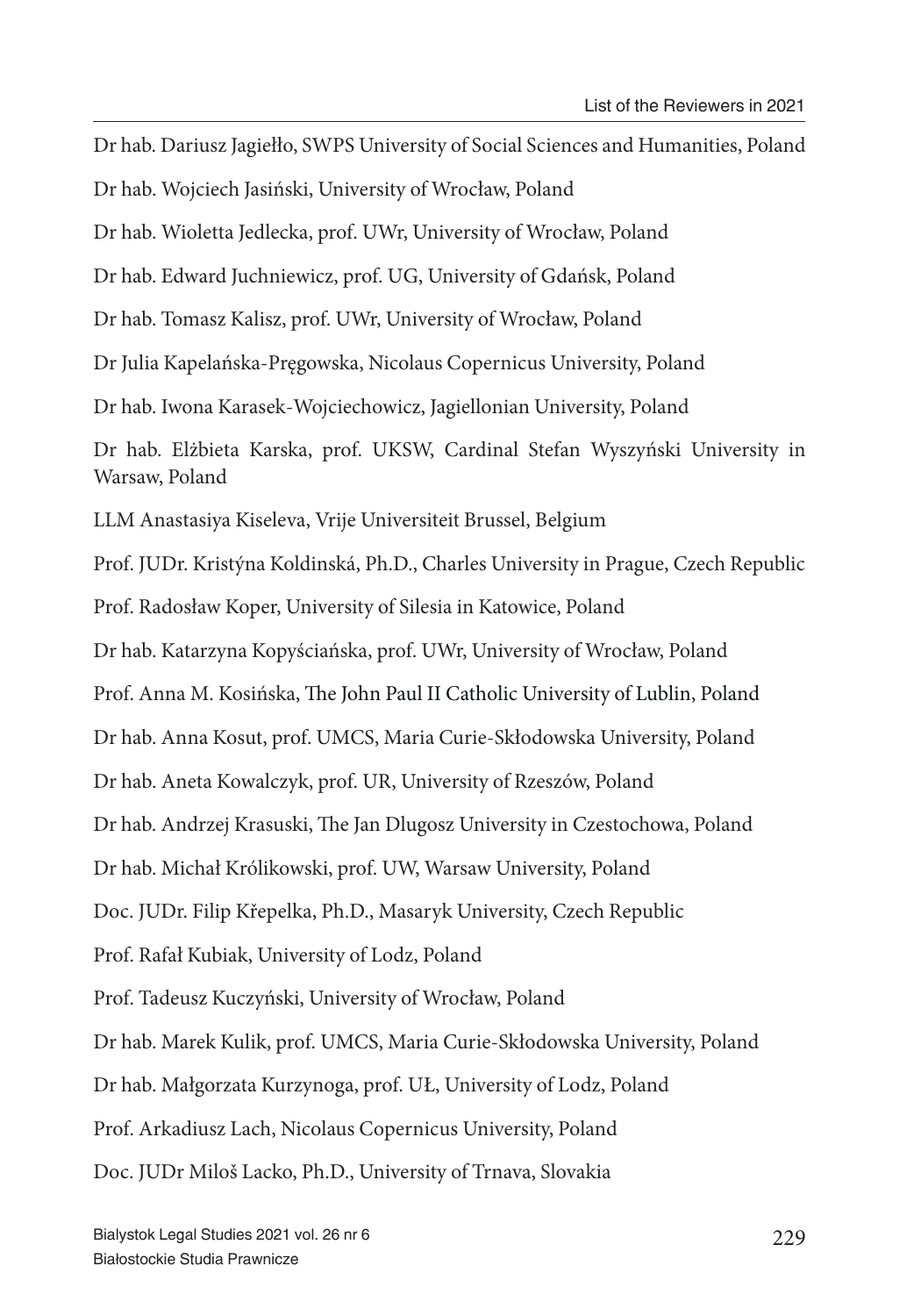Dr hab. Monika Latos-Miłkowska, prof. ALK, Kozminski University, Poland

Dr hab. Krzysztof Lasiński-Sulecki, prof. UMK, Nicolaus Copernicus University, Poland

Dr Gergely László Szőke, University of Pécs, Hungary

Prof. Óscar G. Luengo, University of Granada, Spain

Prof. Joseph Madubuike-Ekwe, Benson Idahosa University, Benin

Prof. Vakhtang Maisaia, Caucasus International University, Georgia

Dr Klaudia Majcher, Vienna University of Economics and Business, Austria

Dr Kamil Mamak, Jagiellonian University, Poland

Dr hab. Rafał Mańko, University of Amsterdam, Netherlands

Dr Łukasz Maszewski, Nicolaus Copernicus University, Poland

Dr hab. Dominik Mączyński, prof. UAM, Adam Mickiewicz University, Poland

Prof. Jerzy Menkes, Warsaw School of Economics, Poland

Dr Katarzyna Miaskowska-Daszkiewicz, The John Paul II Catholic University of Lublin, Poland

Dr hab. Kinga Michałowska, prof. UEK, Cracow University of Economics, Poland

Prof. Abel Souto Miguel, University of Santiago de Compostela, Spain

Prof. Leszek Mitrus, Jagiellonian University, Poland

Prof. Katarzyna Myszona-Kostrzewa, Warsaw University, Poland

Dr hab. Monika Nowak, prof. UŁ, University of Lodz, Poland

Prof. Joanna Nowakowska-Małusecka, University of Silesia in Katowice, Poland

Dr hab. Paweł Nowik, The John Paul II Catholic University of Lublin, Poland

Prof. Andriei Novikov, St. Petersburg University, Russia

Dr hab. Maciej Nyka, prof. UG, University of Gdańsk, Poland

Dr hab. Agnieszka Olesińska, prof. UMK, Nicolaus Copernicus University, Poland

Prof. JUDr. Andrea Olšovská, Ph.D., University of Trnava, Slovakia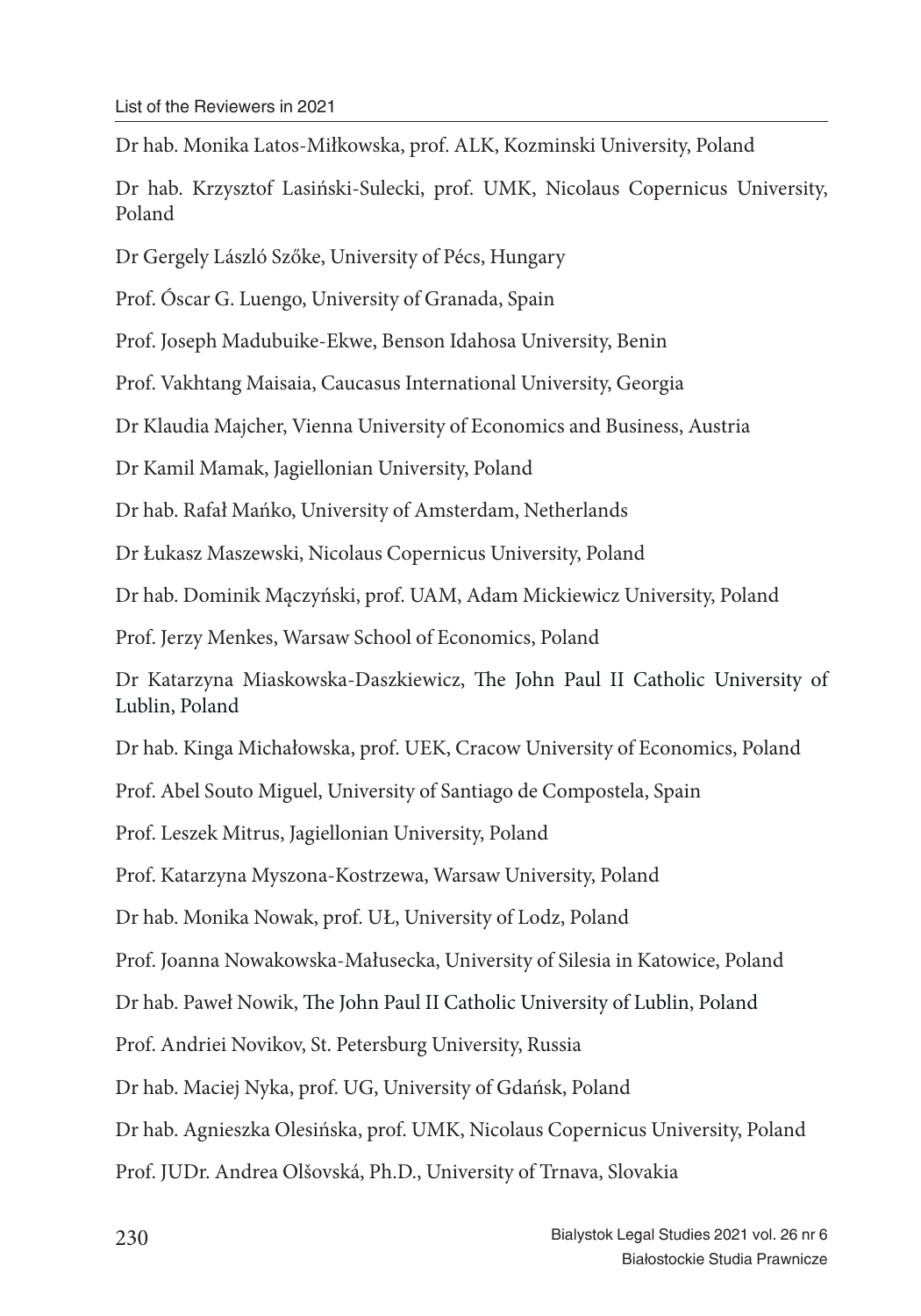Prof. Mihaela Onofrei – Alexandru Ioan Cuza University, Romania

Dr hab. Anna Ostrowska, prof. PWSIiP, Lomza State University of Applied Sciences, Poland

Dr hab. Bogumił Pahl, prof. UWM, University of Warmia and Mazury in Olsztyn, Poland

Dr Przemysław Panfil, University of Gdańsk, Poland

Prof. Lino Panzeri, University of Insubria, Italy

Prof. Marek Piechowiak, SWPS University of Social Sciences and Humanities, Poland

Prof. Tomasz Pietrzykowski, University of Silesia in Katowice, Poland

Dr hab. Mateusz Pilich, Warsaw University, Poland

Prof. Sebastien Platon, University of Bordeaux, France

Prof. Wiesław Pływaczewski, University of Warmia and Mazury in Olsztyn, Poland

Dr Małgorzata Półtorak, University of Silesia in Katowice, Poland

Prof. Jens Prütting, Bucerius Law School, Hamburg, Germany

Doc. JUDr. Michal Radvan, Ph.D., Masaryk University, Czech Republic

Dr Lauris Rasnacs, Riga Graduate School of Law, Latvia

Prof. Orsola Razzolini, University of Milan, Italy

Dr Anna Reiwer-Kaliszewska, University of Business and Administration in Gdynia, Poland

Prof. Lehte Roots, Tallinn University, Estonia

Janis Rosenfelds, University of Latvia, Latvia

Prof. Edyta Rutkowska-Tomszewska, University of Wrocław, Poland

Dr hab. Joanna Ryszka, prof. UO, University of Opole, Poland

Dr hab. Anna Rytel-Warzocha, prof. UG, University of Gdańsk, Poland

Dr hab. Przemysław Saganek, prof. INP PAN, Instytut Nauk Prawnych PAN, Poland

Prof. Rick Sarre, University of South Australia, Australia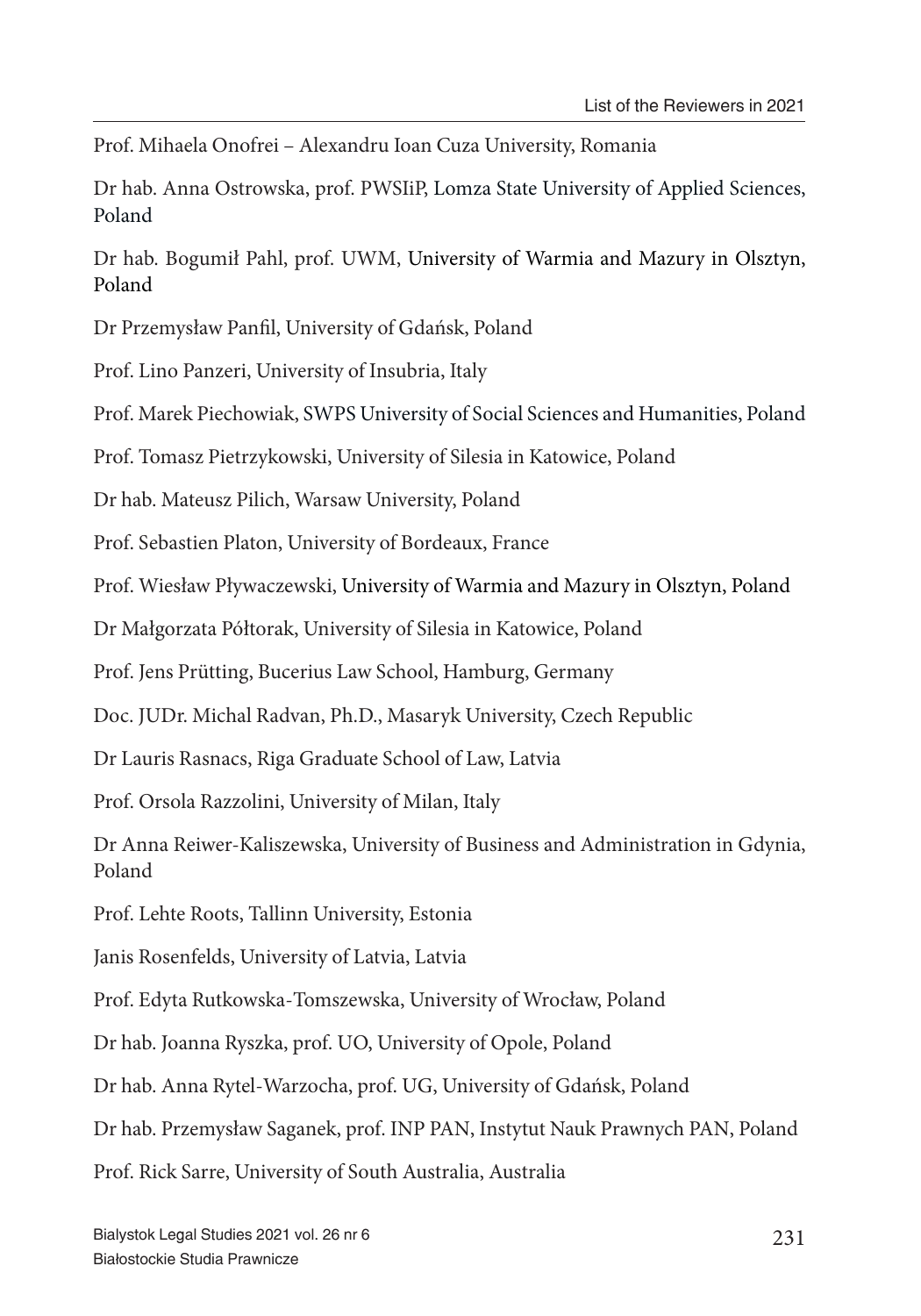Dr hab. Katarzyna Serafin, University of Lodz, Poland Prof. Olga Sitarz, University of Silesia in Katowice, Poland Dr hab. Małgorzata Skórzewska-Amberg, prof. ALK, Kozminski University, Poland Prof. Christopher Slobogin, Vanderbilt University, USA Dr hab. Paweł Smoleń, prof. KUL, The John Paul II Catholic University of Lublin, Poland Dr Maria Claudia Solarte Vasquez, LLM, Tallinn University of Technology, Estonia Prof. Rafał Stankiewicz, Warsaw University, Poland Prof. Barbara Stańdo-Kawecka, Jagiellonian University, Poland Dr Ewa Staszewska, University of Lodz, Poland Doc. JUDr. Martin Stefko, Ph.D., Charles University in Prague, Czech Republic Prof. Tetiana Stepanova, Odessa I.I.Mechnikov National University, Ukraine Dr hab. Marzena Szabłowska-Juckiewicz, Nicolaus Copernicus University, Poland Dr hab. Jakub Szczerbowski, prof. UŁ, University of Lodz, Poland Dr hab. Helena Szewczyk, University of Silesia in Katowice, Poland Dr hab. Dariusz Szostek, prof. UO, University of Opole, Poland Dr hab. Maciej Szpunar, prof. UŚ, University of Silesia in Katowice, Poland Prof. Andrzej Szwarc, Adam Mickiewicz University, Poland Prof. Charles Szymanski, Vytautas Magnus University, Lithuania Dr hab. Maciej Ślifirczyk, Warsaw University, Poland Dr hab. Andrzej Światłowski, prof. UJ, Jagiellonian University, Poland Prof. Małgorzata Świderska, University of Business and Administration in Gdynia, Poland Doc. JUDr Martin Škop, Ph.D, Masaryk University, Czech Republic Doc. JUDr. Marek Švec, Ph.D., LL.M., University of Bánská Bystrica, Slovakia

Prof. Florian Trauner, United Nations University CRIS, Belgium